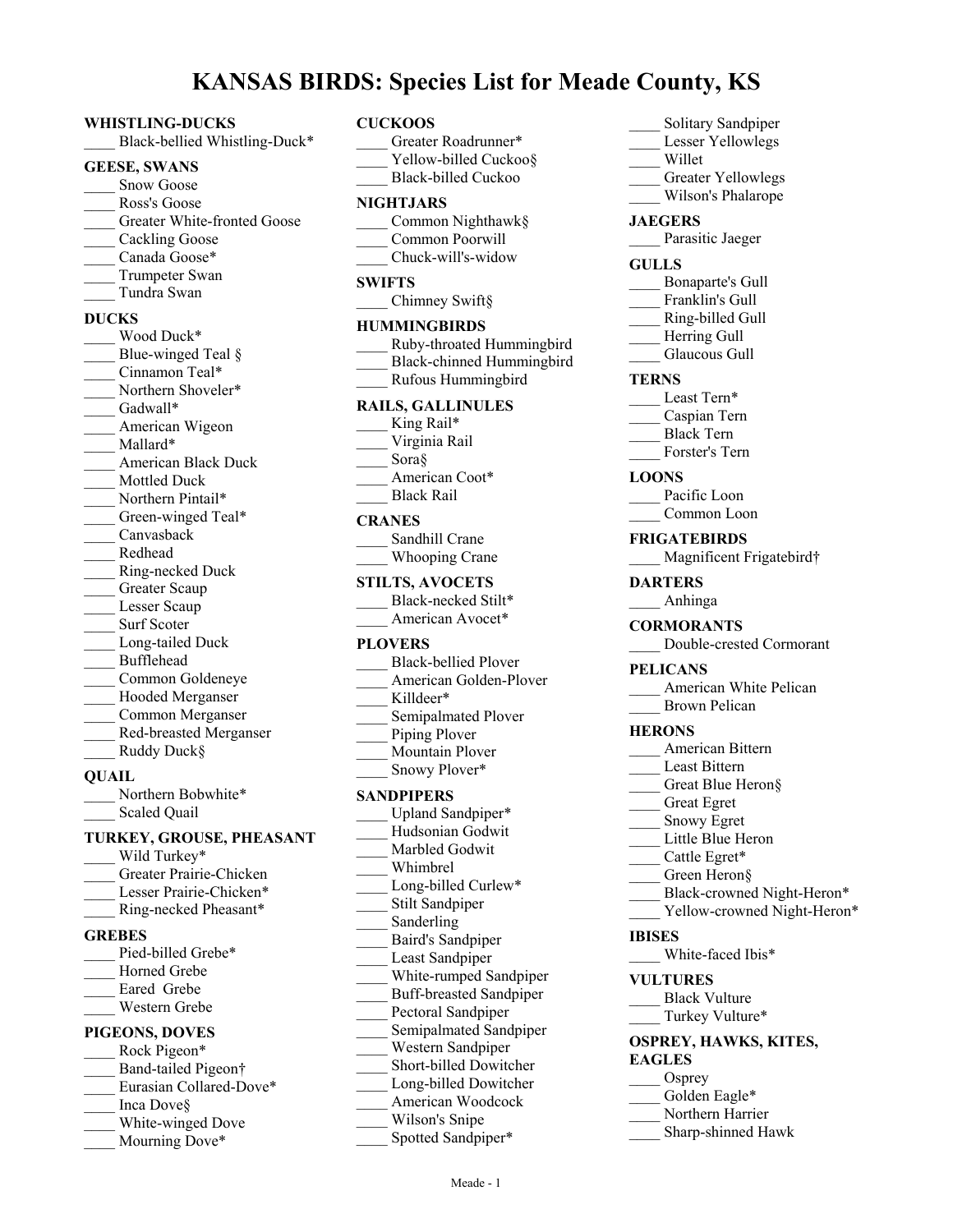- \_\_\_\_ Cooper's Hawk \_\_\_\_ Bald Eagle
- Mississippi Kite\*
- Harris's Hawk†\*
- \_\_\_\_ Broad-winged Hawk
- Swainson's Hawk\*
- Red-tailed Hawk\*
- \_\_\_\_ Rough-legged Hawk
- Ferruginous Hawk\*

# **BARN OWLS**

Barn Owl\*

## **OWLS**

Eastern Screech-Owl§ Great Horned Owl\* \_\_\_\_ Snowy Owl Burrowing Owl\* Barred Owl Long-eared Owl Short-eared Owl

# **KINGFISHERS**

Belted Kingfisher\*

## **WOODPECKERS**

Red-headed Woodpecker\* Red-bellied Woodpecker§ Yellow-bellied Sapsucker \_\_\_\_ Red-naped Sapsucker Downy Woodpecker§ Hairy Woodpecker\* Northern Flicker\*

# **FALCONS**

American Kestrel\* \_\_\_\_ Merlin Peregrine Falcon Prairie Falcon

# **FLYCATCHERS**

- Ash-throated Flycatcher\* Great Crested Flycatcher§ \_\_\_\_ Cassin's Kingbird Western Kingbird\* Eastern Kingbird\* Scissor-tailed Flycatcher\* \_\_\_\_ Olive-sided Flycatcher
- \_\_\_\_ Western Wood-Pewee
- \_\_\_\_ Eastern Wood-Pewee
- Willow Flycatcher
- Least Flycatcher
- Hammond's Flycatcher
- Dusky Flycatcher \_\_\_\_ Eastern Phoebe
- Say's Phoebe\*
- \_\_\_\_ Vermilion Flycatcher

# **VIREOS**

- Bell's Vireo§
- Yellow-throated Vireo
- \_\_\_\_ Cassin's Vireo
- \_\_\_\_ Blue-headed Vireo
- Philadelphia Vireo

# Warbling Vireo\*

\_\_\_\_ Red-eyed Vireo

# **SHRIKES**

Loggerhead Shrike\* \_\_\_\_ Northern Shrike

# **JAYS, MAGPIES, CROWS**

- Steller's Jay Blue Jav\*
- \_\_\_\_ Woodhouse's Scrub-Jay
- \_\_\_\_ Clark's Nutcracker
- Black-billed Magpie\*
- American Crow\*
- Chihuahuan Raven\*

# **CHICKADEES, TITMICE**

- Carolina Chickadee\*
- Black-capped Chickadee\*
	- Mountain Chickadee

#### **LARKS**

Horned Lark\*

## **SWALLOWS**

- Bank Swallow
- Tree Swallow\*
- N. Rough-winged Swallow\*
- Purple Martin\*
- Barn Swallow\*
- \_\_\_\_ Cliff Swallow\*

# **KINGLETS**

\_\_\_\_ Ruby-crowned Kinglet Golden-crowned Kinglet

# **WAXWINGS**

| Bohemian Waxwing |
|------------------|
| Cedar Waxwing    |

# **NUTHATCHES**

\_\_\_\_ Red-breasted Nuthatch White-breasted Nuthatch§

# **CREEPERS**

\_\_\_\_ Brown Creeper

# **GNATCATCHERS**

\_\_\_\_ Blue-gray Gnatcatcher

### **WRENS**

- \_\_\_\_ Rock Wren
- House Wren\*
- Winter Wren Sedge Wren
- Marsh Wren
- Carolina Wren
- Bewick's Wren§

# **THRASHERS**

- Gray Catbird\*
- \_\_\_\_ Curve-billed Thrasher
- Brown Thrasher\*
- Northern Mockingbird\*

### **STARLINGS**

European Starling\*

Meade - 2

# **THRUSHES**

- Eastern Bluebird\*
- Mountain Bluebird
- \_\_\_\_ Townsend's Solitaire
- \_\_\_\_ Veery
- Gray-cheeked Thrush
- \_\_\_\_ Swainson's Thrush
- \_\_\_\_ Hermit Thrush
- \_\_\_\_ Wood Thrush
- American Robin\*
- Varied Thrush

# **OLD WORLD SPARROWS**

House Sparrow\*

### **PIPITS**

American Pipit

### **FINCHES**

\_\_\_\_ Evening Grosbeak

Purple Finch \_\_\_\_ Cassin's Finch \_\_\_\_ Common Redpoll \_\_\_\_ Red Crossbill Pine Siskin\* \_\_\_\_ Lesser Goldfinch American Goldfinch\*

Lapland Longspur

Cassin's Sparrow\* Grasshopper Sparrow\*

\_\_\_\_ American Tree Sparrow Dark-eyed Junco White-crowned Sparrow Harris's Sparrow White-throated Sparrow Vesper Sparrow LeConte's Sparrow \_\_\_\_ Baird's Sparrow \_\_\_\_ Savannah Sparrow Song Sparrow Lincoln's Sparrow Swamp Sparrow \_\_\_\_ Green-tailed Towhee Spotted Towhee

Lark Sparrow\* Lark Bunting\* \_\_\_\_ Chipping Sparrow Clay-colored Sparrow Field Sparrow§ Fox Sparrow

\_\_\_\_ Chestnut-collared Longspur \_\_\_\_ Thick-billed Longspur

House Finch\*

**LONGSPURS**

**SPARROWS**

**CHATS**

\_\_\_\_ Yellow-breasted Chat§ **BLACKBIRDS, ORIOLES**

\_\_\_\_ Bobolink

Yellow-headed Blackbird\*